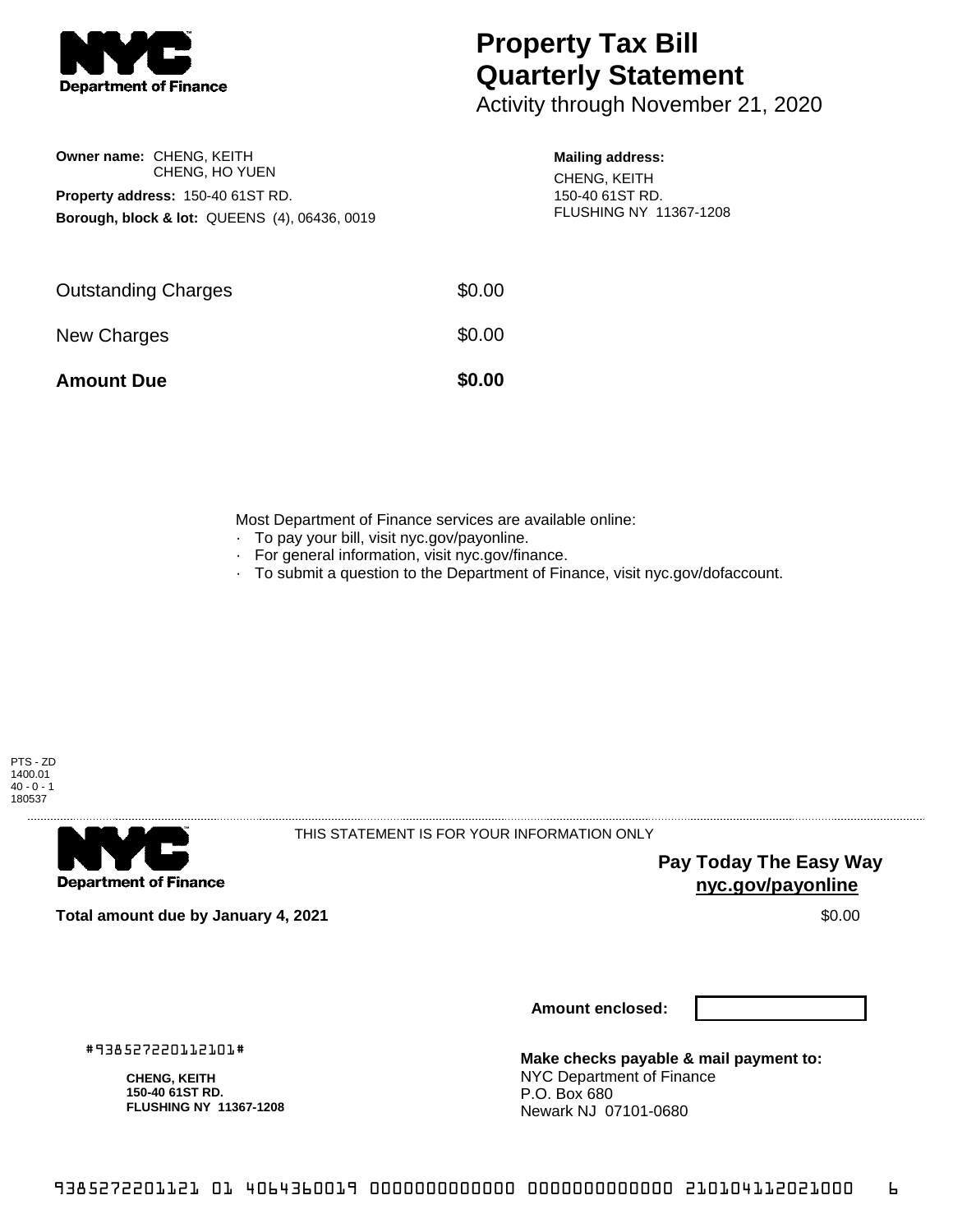

| <b>Previous Charges</b><br>Total previous charges including interest and payments |                      | Amount<br>\$0.00 |                                         |
|-----------------------------------------------------------------------------------|----------------------|------------------|-----------------------------------------|
|                                                                                   |                      |                  | <b>Current Charges</b>                  |
| <b>Finance-Property Tax</b><br><b>Adopted Tax Rate</b><br>Payment                 | 09/26/2020           | 01/01/2021       | \$1,540.41<br>$$-18.60$<br>$$-1,540.41$ |
| Payment Adjusted                                                                  | 01/01/2021           |                  | \$18.60                                 |
| <b>Total current charges</b>                                                      |                      |                  | \$0.00                                  |
| <b>Tax Year Charges Remaining</b>                                                 | <b>Activity Date</b> | Due Date         | <b>Amount</b>                           |
| Finance-Property Tax<br><b>Adopted Tax Rate</b>                                   |                      | 04/01/2021       | \$1,540.41<br>$$-18.60$                 |
| <b>Early Payment Discount</b>                                                     |                      | 04/01/2021       | $$-15.25$                               |
| <b>Early Payment Discount</b>                                                     |                      | 04/01/2021       | \$0.12                                  |
| Payment                                                                           | 09/26/2020           |                  | $$-1,525.16$                            |
| Payment Adjusted                                                                  | 01/01/2021           |                  | \$18.48                                 |
| Total tax year charges remaining                                                  |                      |                  | \$0.00                                  |
| <b>Overpayments/Credits</b>                                                       | <b>Activity Date</b> | <b>Due Date</b>  | Amount                                  |
| <b>Credit Balance</b>                                                             |                      | 10/01/2020       | $$-37.08$                               |

**Total overpayments/credits remaining on account \$37.08**

You must apply for a refund or a transfer of credits resulting from overpayments within six years of the date of **the overpayment or credit. Please note that overpayments and credits are automatically applied to unpaid taxes.**

## **Home banking payment instructions:**

- 1. **Log** into your bank or online bill pay website.
- 2. **Add** the new payee: NYC DOF Property Tax. Enter your account number, which is your boro, block and lot, as it appears here: 4-06436-0019 . You may also need to enter the address for the Department of Finance. The address is P.O. Box 680, Newark NJ 07101-0680.
- 3. **Schedule** your online payment using your checking or savings account.

### **Did Your Mailing Address Change?** If so, please visit us at **nyc.gov/changemailingaddress** or call **311.**

When you provide a check as payment, you authorize us either to use information from your check to make a one-time electronic fund transfer from your account or to process the payment as a check transaction.